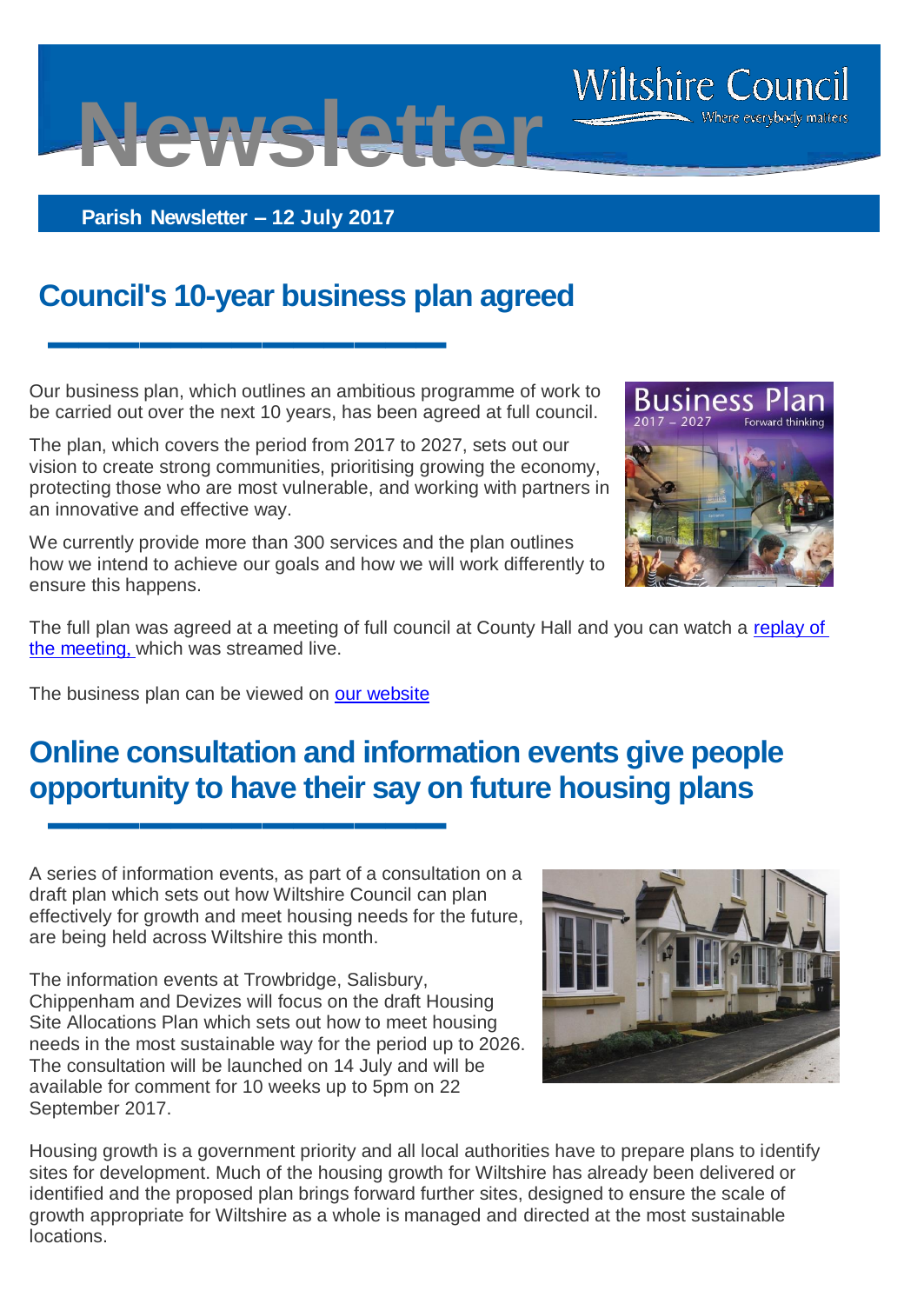The draft plan also reviews existing boundaries around many of Wiltshire's settlements to ensure these are up to date.

The Wiltshire Core Strategy, which was adopted after wide consultation in 2015, sets the framework for the plan.

Toby Sturgis, Wiltshire Council cabinet member for planning said: "I'd encourage people to inspect these draft proposals and share their views by attending an event or filling in the online consultation. I'm looking forward to hearing what people have to say as we work together to ensure Wiltshire has sufficient housing for our local communities into the future."

The draft plan and accompanying documents will be made available for comment on the council's website at the start of the public consultation period from 14 July for 10 weeks. These will also be made available at the council's main offices (Chippenham, Salisbury and Trowbridge) and Wiltshire Council libraries. As part of the consultation there will be four public exhibitions from 12 noon to 7pm on:

- 17 July 2017 Chippenham Neeld Community and Arts Centre
- 19 July 2017 Salisbury Guildhall
- 24 July 2017 Devizes Town Hall
- 26 July 2017 Trowbridge, County Hall

Once the consultation is complete the feedback will be considered by cabinet and full council before the draft plan is submitted to the Secretary of State for examination by an independent inspector. The inspector will consider the consultation responses as part of the examination and issue a report indicating whether the plan can be adopted.

## **Changes to opening hours for calls and reception desks**

Opening hours for calls to Wiltshire Council and its reception desks will change from Monday 7 August to ensure calls can be answered more efficiently and to direct more resources to the busiest times.

**▬▬▬▬▬▬▬▬▬▬▬▬▬**

Wiltshire Council's reception desk opening hours and customer service calls will change from 8:30am - 5:30pm to 9am - 5pm.



The 30 minute slots at the start and end of the day are the quieter times and staff will use those times to respond to emails, social media queries and for back office administrative duties. Entrance to the hubs will remain at 8:30am to 5:30pm for those wishing to use the hub facilities.

The changes will free up more time to deal with calls and face to face interactions during the busier times of the day and come as more Wiltshire residents opt to contact the council or find out information 24 hours a day via social media, emails and the My Wiltshire system.

Some services will be unaffected by the changes including libraries, leisure, registration, health and wellbeing centres and community campuses and the Multi Agency Safeguarding Hub (MASH). Details of their opening times are on the [Wiltshire Council website.](http://www.wiltshire.gov.uk/)

All calls outside of the core hours will be dealt with by the usual out of hours emergency system.

Also people can use the My Wiltshire service any time of day to report a range of issues including missed bin collection, highways, grass cutting, litter picking, fraud and trading standards. People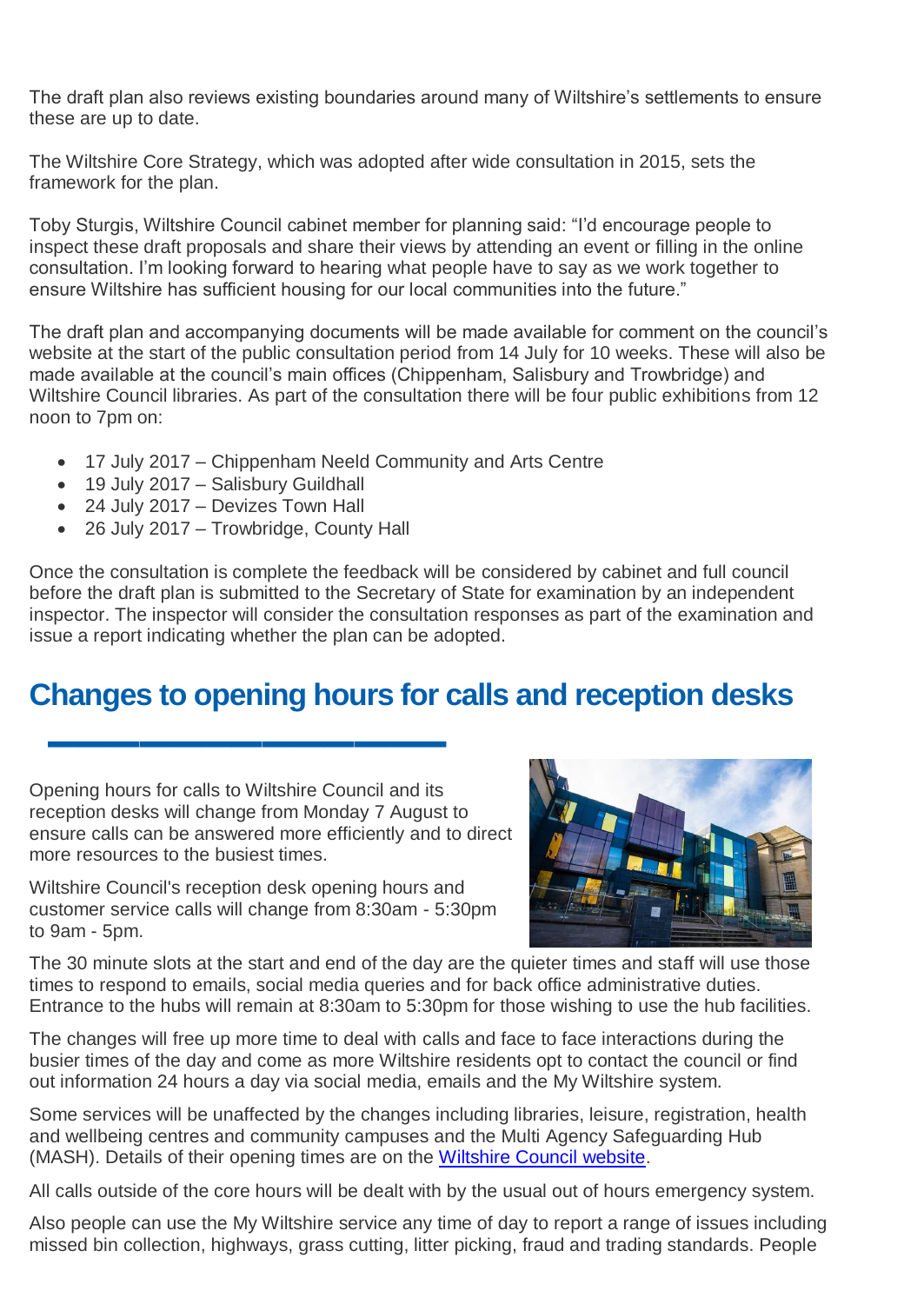can also let the council know of changes affecting their benefits and council tax on the app. The app has proven popular with more than 50,000 registered users.

Those who wish to report concerns online can go to [http://www.wiltshire.gov.uk/mywiltshire](http://www.wiltshire.gov.uk/mywiltshire-online-reporting)[online-reporting](http://www.wiltshire.gov.uk/mywiltshire-online-reporting)

## **Online texting service helps children stay healthy**

A new text-based advice service will help hundreds of children and young people in Wiltshire with their health needs or issues through one simple text to a school nurse following the launch in Wiltshire Children's Community Services.

<u></sub></u>

The service, run by the School Nursing Service, allows 11 to 19 year-olds to text a concern or question on anything from bullying and sexual health to problems with alcohol and drugs to a school nurse who will then respond.

This will support young people to access help, as early as possible, in a way that works for them and offers an alternative to a face to face appointment. The service can be totally anonymous, unless it is thought that the young person is at risk.



Young people can text a text to a school nurse for quick and easy health advice straight to their phone on 07840 635 513 from 9am-5pm Monday to Friday with automatic bounce-backs responding to incoming messages out of hours. A school nurse then responds to their questions and helps them with their needs.

Children and young people from the Wiltshire Assembly of Youth, Children in Care Council and Healthwatch Young Listeners were also involved in designing the tool kit which will be seen and used across Wiltshire in schools, colleges and community centres.

The School Nursing Service is a part of Wiltshire Children's Community Services and Virgin Care has run the services, which are part of the NHS and free at the point of use, since April 2016 introducing new technology and ensuring a consistent service across the county. It took over services from five providers, bringing them together as a Wiltshire-focused service for the first time and is now set about implementing its five year improvement roadmap.

You can listen to Laura Mayes and Wiltshire Assembly of Youth member Bea talk about the new service on [BBC Wiltshire](http://www.bbc.co.uk/programmes/p0572n41#play) at 2:10:50 into the programme.

### **Reading Well for long term conditions**

**▬▬▬▬▬▬▬▬▬▬▬▬▬**

People with long term health conditions are being encouraged to go to their local library and borrow books which could help them.

We are supporting the Reading Well for long term conditions scheme this summer, by providing a series of books in libraries around the county. We launched the scheme at Trowbridge Library this morning (5 July).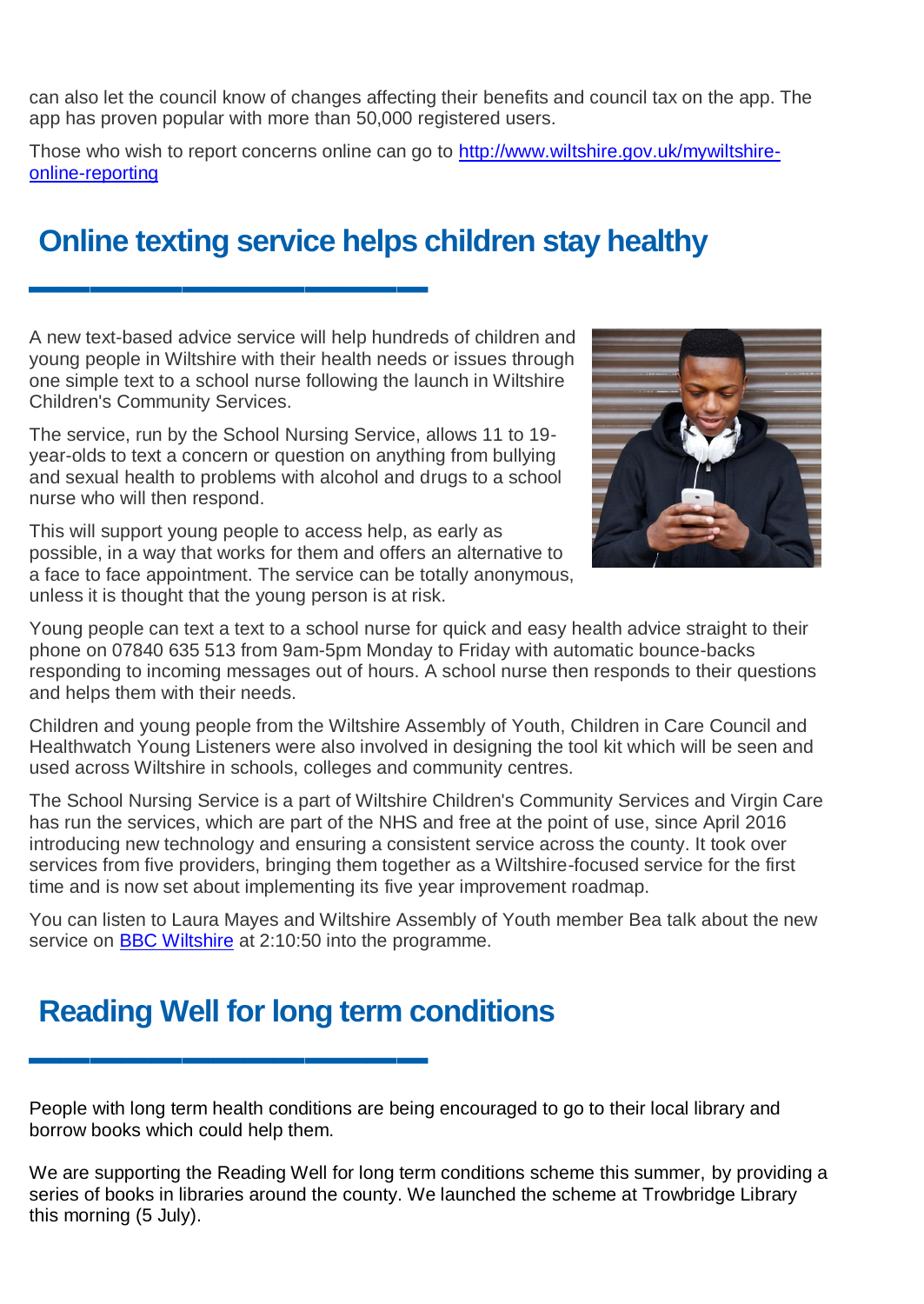Since its launch, the Reading Well scheme has reached 635,000 people. It has been endorsed by the public as well as by GPs, mental health professionals and government ministers as a helpful community-based health service. It has also delivered significant patient benefit. In a recent survey 96% of those who have borrowed a book from the mental health list said it has been helpful, while 90% said that the scheme helped them to better understand and manage their condition.

The new booklist of 28 titles provides adults living with long term conditions with advice, information and support including self-help, psycho-education and memoir. The list will cover common symptoms associated with living with a long term condition including:

- Pain
- Fatigue
- Sleeping problems
- Mental health and wellbeing

Reading Well provides accredited and helpful reading to support health and wellbeing. It is delivered by The Reading Agency working in partnership with the Society of Chief Librarians with funding from Arts Council England and the Wellcome Trust.

For more information about the scheme, email [readingwell@readingagency.org.uk,](mailto:readingwell@readingagency.org.uk) or visit the [Reading Well website](http://www.reading-well.org.uk/)

## **Work on Devizes Community Hub and Library nearly complete**

The Devizes Community Hub and Library on Sheep Street is continuing its transformation with work on the refurbishment due to be complete by the end of this month (July).

**▬▬▬▬▬▬▬▬▬▬▬▬▬**

As part of the process the library will be closed from Monday 10 July until Saturday 22 July. The refurbished facility will re-open and all services will be available at normal times from Monday 24 July.



The customer services team will be there to deal with general queries Monday to Friday from 8.30am until 5.30pm and the registrations service Monday and Wednesday, 9.30am to 3.30pm and Friday, 9.30am to 12.30pm. As usual, registrations are available on an appointment only basis.

The new Devizes Community Hub will be the first port of call for local people to access all council services and a range of community groups and activities. A swipe card building access scheme will be implemented over the summer which will enable library customers, community groups and visitors to access the building and its facilities outside of the opening hours of the library.

Unfortunately it is not possible to keep the library open while the final refurbishment work takes place. This also means there will be no public access computers available. For telephone

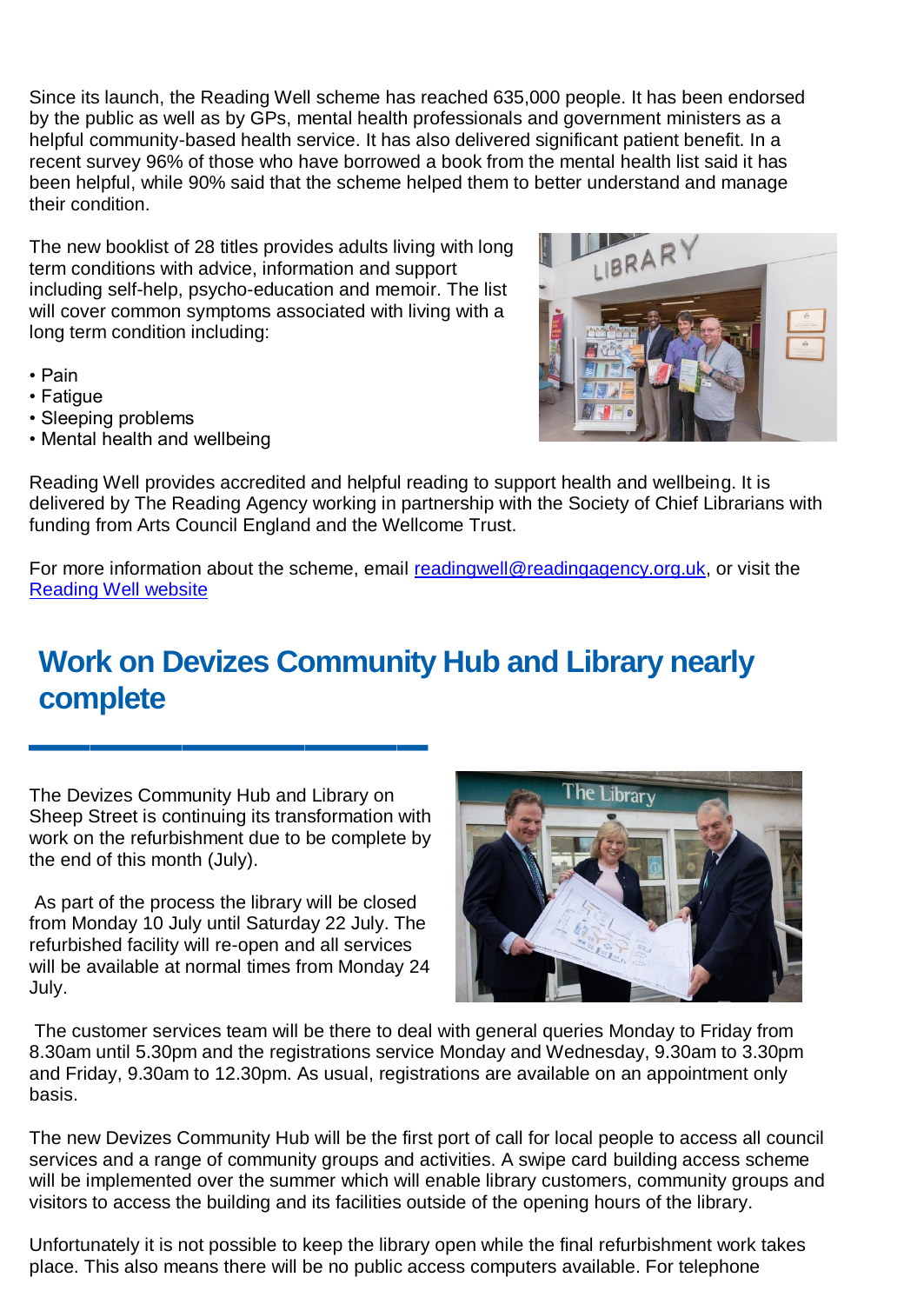enquiries during this period, customers are asked to call Chippenham Library on 01249 650536. For details of other library opening hours and to renew loans, people can visit the [Wiltshire](http://www.wiltshire.gov.uk/libraries-home)  [Council website.](http://www.wiltshire.gov.uk/libraries-home)

### **Join the animal agents this summer at Wiltshire libraries**

Wiltshire Council libraries are inviting children across the county to sign up and read six books as part of Animal Agents, this year's Summer Reading Challenge.

**▬▬▬▬▬▬▬▬▬▬▬▬▬**

The Summer Reading Challenge invites 4-11-year-olds to borrow and read any six library books during the summer holiday period.



This year's theme is Animal Agents, a detective agency staffed by clever animals who are out to crack a case at the library with a little help from their friends. Tony Ross, the UK's best-selling children's illustrator and the artist behind Horrid Henry, has created this year's exclusive artwork.

To take part in Animal Agents, children need to do visit their local library, where they will be given a membership card, and then, once they've read their first book, they'll receive a collector folder to keep a record of their reading journey. As children read their selected library books, they can collect stickers that will help them to crack the clues and assist the Animal Agents to crack the case.

Animal Agents launches in libraries across Wiltshire on Saturday 15 July and runs until Saturday 9 September.

Wiltshire Council is hoping to exceed last year's participation, which saw almost 10,000 children sign up for the Big Friendly Read challenge and read 42,110 books.

There will also be a range of children's activities in a number of Wiltshire libraries over the summer to celebrate the Summer Reading Challenge. Bradford on Avon will be holding a Mini Book Festival for children on Saturday 15 July; in Malmesbury the first ever Children and Young People's Book Festival will take place from 1 to 5 August. 200 volunteers will help children taking part in the challenge. For more information please visit [our website.](http://www.wiltshire.gov.uk/news/articles/animal-agents)

#### **What's on**



If you would like to promote an event in your area to staff and the wider public why not use the [events](http://events.wiltshire.gov.uk/) [calendaro](http://events.wiltshire.gov.uk/)n our website. You can find the link to the calendar on the home page under 'What's on".

Check what else is on at Wiltshire Music Centre in Bradford on Avon: [www.wiltshiremusic.org.uk](http://www.wiltshiremusic.org.uk/) and City Hall in Salisbury: [www.cityhallsalisbury.co.uk](http://www.cityhallsalisbury.co.uk/)